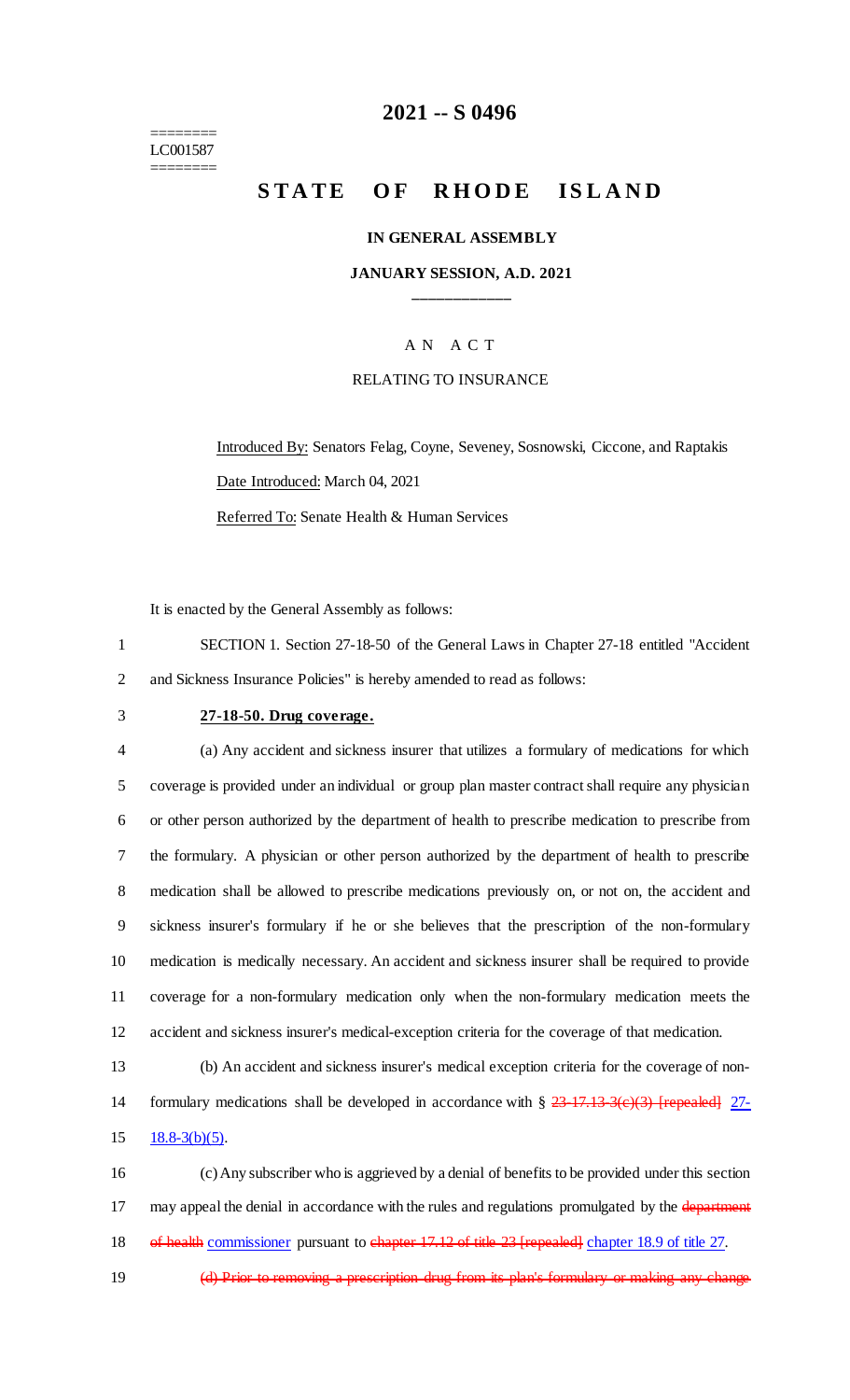| 1  | in the preferred or tiered, cost sharing status of a covered prescription drug, an accident and                 |
|----|-----------------------------------------------------------------------------------------------------------------|
| 2  | sickness insurer must provide at least thirty (30) days' notice to authorized prescribers by                    |
| 3  | established communication methods of policy and program updates and by updating available                       |
| 4  | references on web based publications. All adversely affected members must be provided at least                  |
| 5  | thirty (30) days' notice prior to the date such change becomes effective by a direct notification:              |
| 6  | (i) The written or electronic notice must contain the following information:                                    |
| 7  | $(A)$ The name of the affected prescription drug;                                                               |
| 8  | (B) Whether the plan is removing the prescription drug from the formulary, or changing its                      |
| 9  | preferred or tiered, cost-sharing status; and                                                                   |
| 10 | (C) The means by which subscribers may obtain a coverage determination or medical                               |
| 11 | exception, in the case of drugs that will require prior authorization or are formulary exclusions               |
| 12 | respectively.                                                                                                   |
| 13 | (d) A health benefit plan issuer may modify drug coverage provided under a health benefit                       |
| 14 | plan if:                                                                                                        |
| 15 | (1) The modification occurs at the time of coverage renewal;                                                    |
| 16 | (2) The modification is effective uniformly among all group health benefit plan sponsors                        |
| 17 | covered by identical or substantially identical health benefit plans or all individuals covered by              |
| 18 | identical or substantially identical individual health benefit plans, as applicable; and                        |
| 19 | (3) Not later than the sixtieth day before the date the modification is effective, the issuer                   |
| 20 | provides written notice of the modification to the commissioner, each affected group health benefit             |
| 21 | plan sponsor, each affected enrollee in an affected group health benefit plan, and each affected                |
| 22 | individual health benefit plan holder.                                                                          |
| 23 | (e) Modifications affecting drug coverage that require written or electronic notice under                       |
| 24 | subsection (d) of this section, include:                                                                        |
| 25 | (1) Removing a drug from a formulary;                                                                           |
| 26 | (2) Adding a requirement that an enrollee receive prior authorization for a drug;                               |
| 27 | (3) Imposing or altering a quantity limit for a drug;                                                           |
| 28 | (4) Imposing a step-therapy restriction for a drug; and                                                         |
| 29 | (5) Moving a drug to a higher cost-sharing tier unless a generic drug alternative to the drug                   |
| 30 | is available.                                                                                                   |
| 31 | $\left(\frac{1}{H}\right)(f)$ An accident and sickness insurer may immediately remove from its plan formularies |
| 32 | covered prescription drugs deemed unsafe by the accident and sickness insurer or the Food and                   |
| 33 | Drug Administration, or removed from the market by their manufacturer, without meeting the                      |
| 34 | requirements of this section.                                                                                   |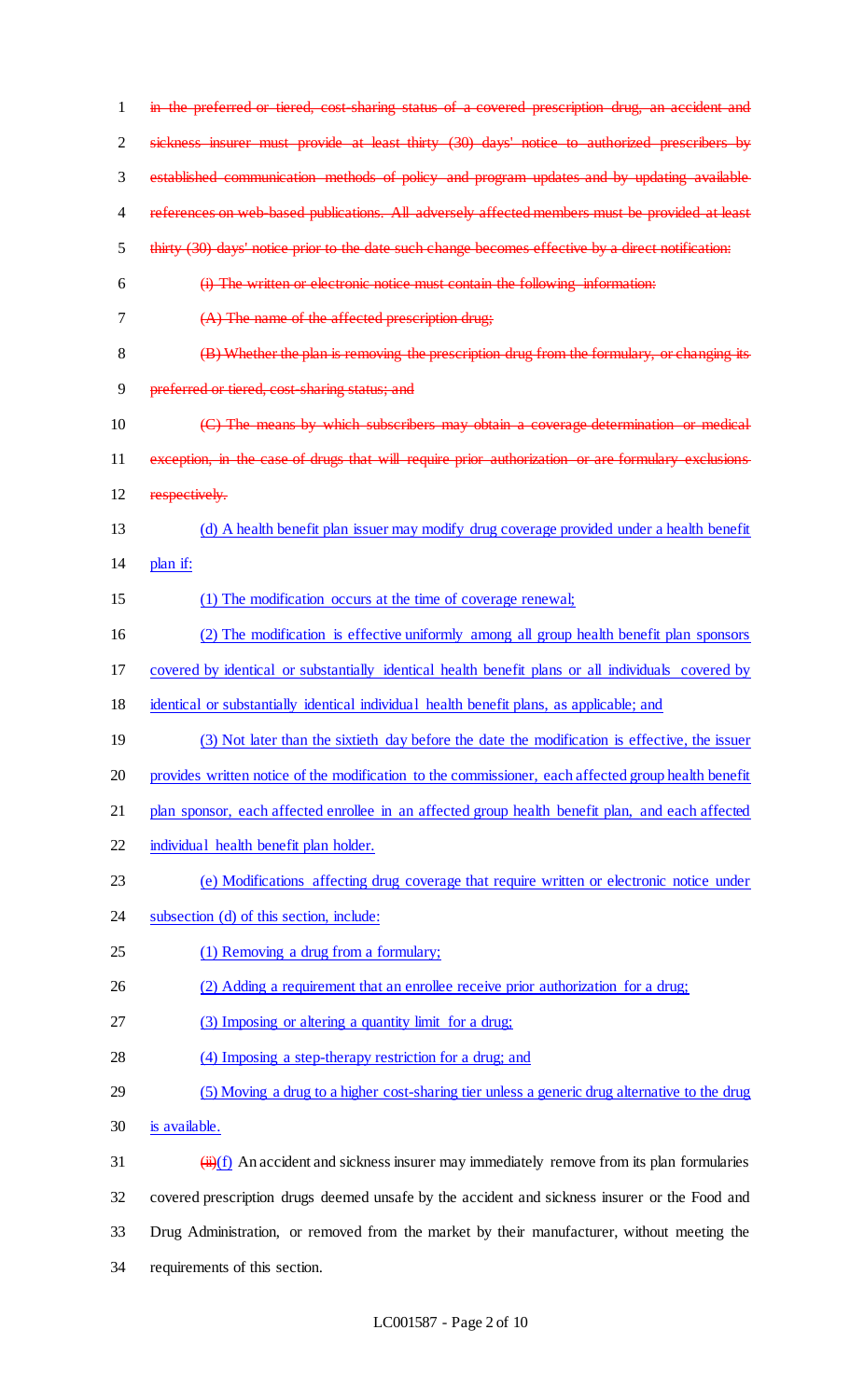$\left(\frac{e}{g}\right)$  This section shall not apply to insurance coverage providing benefits for: (1) Hospital 2 confinement indemnity; (2) Disability income; (3) Accident only; (4) Long-term care; (5) Medicare supplement; (6) Limited-benefit health; (7) Specified-disease indemnity; (8) Sickness or bodily injury or death by accident or both; or (9) Other limited-benefit policies.

 SECTION 2. Section 27-19-42 of the General Laws in Chapter 27-19 entitled "Nonprofit Hospital Service Corporations" is hereby amended to read as follows:

## **27-19-42. Drug coverage.**

 (a) Any nonprofit hospital-service corporation that utilizes a formulary of medications for which coverage is provided under an individual or group plan master contract shall require any physician or other person authorized by the department of health to prescribe medication to prescribe from the formulary. A physician or other person authorized by the department of health to prescribe medication shall be allowed to prescribe medications previously on, or not on, the nonprofit hospital-service corporation's formulary if he or she believes that the prescription of the non-formulary medication is medically necessary. A nonprofit hospital-service corporation shall be required to provide coverage for a non-formulary medication only when the non-formulary medication meets the nonprofit hospital-service corporation's medical-exception criteria for the coverage of that medication.

 (b) A nonprofit hospital-service corporation's medical-exception criteria for the coverage 19 of non-formulary medications shall be developed in accordance with  $\S 23-17.13-3(e)(3)$  [repealed] 20  $27-18.8-3(b)(5)$ .

 (c) Any subscriber who is aggrieved by a denial of benefits to be provided under this section 22 may appeal the denial in accordance with the rules and regulations promulgated by the department 23 of health commissioner pursuant to chapter 17.12 of title 23 [repealed] chapter 18.9 of title 27.

24 (d) Prior to removing a prescription drug from its plan's formulary or making any change 25 in the preferred or tiered cost sharing status of a covered prescription drug, a nonprofit hospital- service corporation must provide at least thirty (30) days' notice to authorized prescribers by established communication methods of policy and program updates and by updating available 28 references on web-based publications. All adversely affected members must be provided at least 29 thirty (30) days' notice prior to the date such change becomes effective by a direct notification:

- (i) The written or electronic notice must contain the following information:
- (A) The name of the affected prescription drug;
- 32 (B) Whether the plan is removing the prescription drug from the formulary, or changing its
- 33 preferred or tiered, cost-sharing status; and
- (C) The means by which subscribers may obtain a coverage determination or medical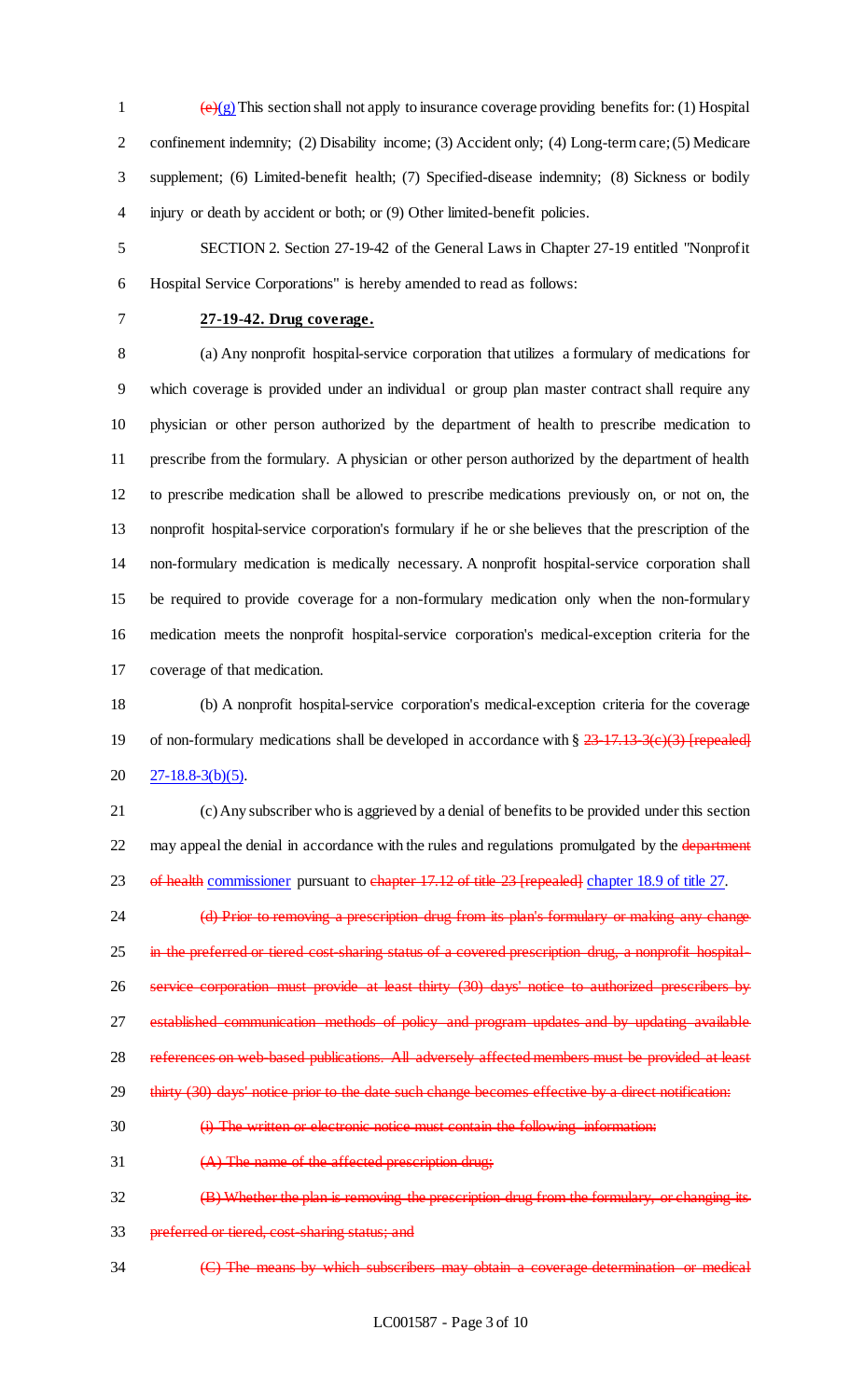exception, in the case of drugs that will require prior authorization or are formulary exclusions

respectively.

- (d) A health benefit plan issuer may modify drug coverage provided under a health benefit plan if:
- (1) The modification occurs at the time of coverage renewal;
- (2) The modification is effective uniformly among all group health benefit plan sponsors
- covered by identical or substantially identical health benefit plans or all individuals covered by
- identical or substantially identical individual health benefit plans, as applicable; and
- (3) Not later than the sixtieth day before the date the modification is effective, the issuer
- provides written notice of the modification to the commissioner, each affected group health benefit
- 11 plan sponsor, each affected enrollee in an affected group health benefit plan, and each affected
- individual health benefit plan holder.
- (e) Modifications affecting drug coverage that require written or electronic notice under
- subsection (d) of this section, include:
- 15 (1) Removing a drug from a formulary;
- (2) Adding a requirement that an enrollee receive prior authorization for a drug;
- 17 (3) Imposing or altering a quantity limit for a drug;
- (4) Imposing a step-therapy restriction for a drug; and
- (5) Moving a drug to a higher cost-sharing tier unless a generic drug alternative to the drug
- is available.
- 21  $(iii)(f)$  A nonprofit hospital-service corporation may immediately remove from its plan formularies covered prescription drugs deemed unsafe by the nonprofit hospital-service corporation or the Food and Drug Administration, or removed from the market by their manufacturer, without meeting the requirements of this section.
- SECTION 3. Section 27-20-37 of the General Laws in Chapter 27-20 entitled "Nonprofit Medical Service Corporations" is hereby amended to read as follows:
- **27-20-37. Drug coverage.**

 (a) Any nonprofit medical-service corporation that utilizes a formulary of medications for which coverage is provided under an individual or group plan master contract shall require any physician or other person authorized by the department of health to prescribe medication to prescribe from the formulary. A physician or other person authorized by the department of health to prescribe medication shall be allowed to prescribe medications previously on, or not on, the nonprofit medical-service corporation's formulary if he or she believes that the prescription of the non-formulary medication is medically necessary. A nonprofit medical-service corporation shall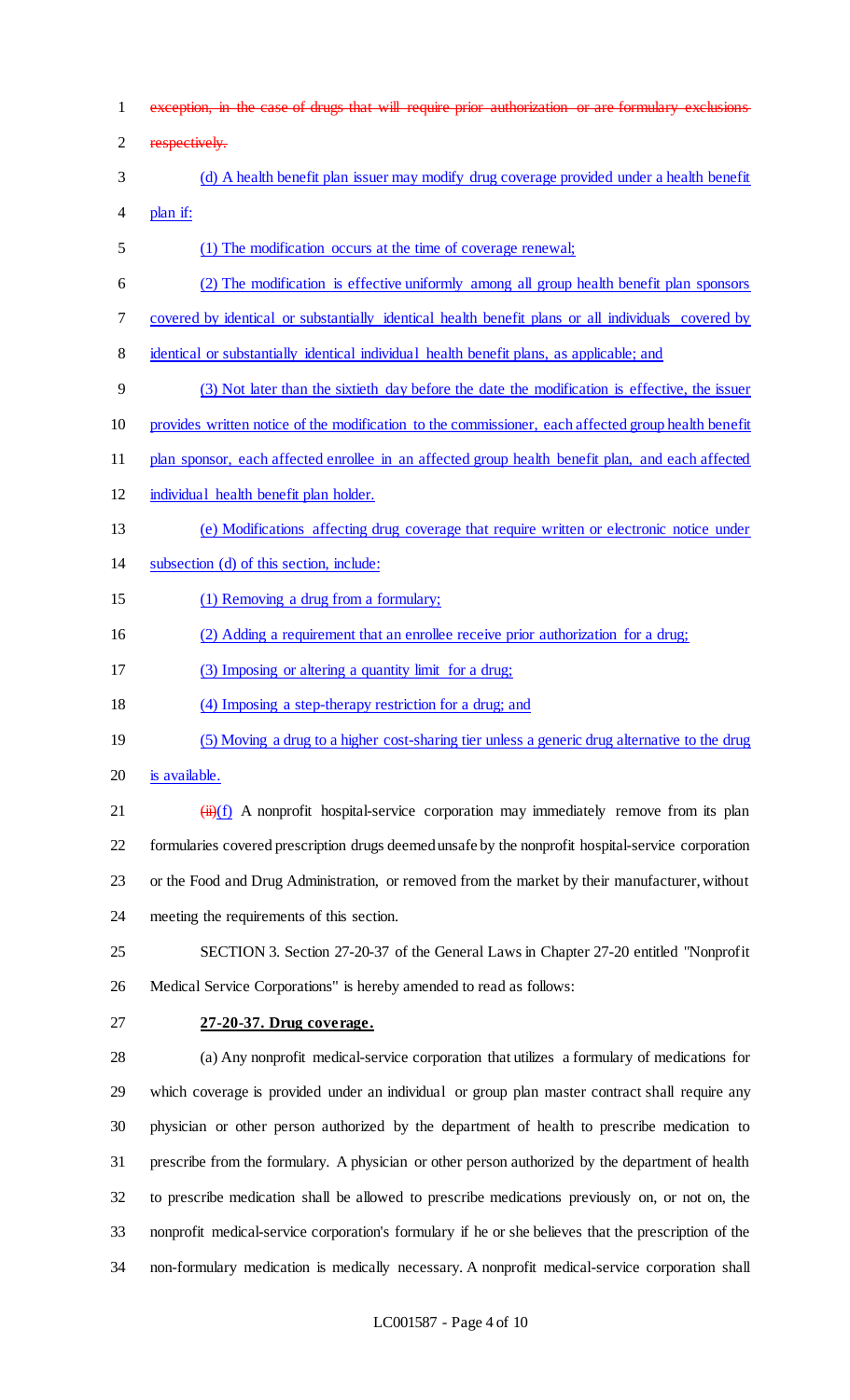1 be required to provide coverage for a non-formulary medication only when the non-formulary 2 medication meets the nonprofit medical-service corporation's medical-exception criteria for the 3 coverage of that medication.

- 4 (b) A nonprofit medical-service corporation's medical-exception criteria for the coverage 5 of non-formulary medications shall be developed in accordance with  $\S 23-17.13-3(c)(3)$  [repealed] 6  $27-18.8-3(b)(5)$ .
- 7 (c) Any subscriber who is aggrieved by a denial of benefits to be provided under this section 8 may appeal the denial in accordance with the rules and regulations promulgated by the department 9 of health commissioner pursuant to chapter 17.12 of title 23 [repealed] chapter 18.9 of title 27.
- 10 (d) Prior to removing a prescription drug from its plan's formulary or making any change 11 in the preferred or tiered, cost-sharing status of a covered prescription drug, a nonprofit medical-12 service corporation must provide at least thirty (30) days' notice to authorized prescribers by 13 established communication methods of policy and program updates and by updating available 14 references on web-based publications. All adversely affected members must be provided at least 15 thirty (30) days' notice prior to the date such change becomes effective by a direct notification:
- 16 (i) The written or electronic notice must contain the following information:
- 17  $(A)$  The name of the affected prescription drug;
- 18 (B) Whether the plan is removing the prescription drug from the formulary, or changing its 19 preferred or tiered, cost-sharing status; and
- 20 (C) The means by which subscribers may obtain a coverage determination or medical 21 exception, in the case of drugs that will require prior authorization or are formulary exclusions 22 respectively.
- 23 (d) A health benefit plan issuer may modify drug coverage provided under a health benefit 24 plan if:
- 25 (1) The modification occurs at the time of coverage renewal;
- 26 (2) The modification is effective uniformly among all group health benefit plan sponsors

27 covered by identical or substantially identical health benefit plans or all individuals covered by

- 28 identical or substantially identical individual health benefit plans, as applicable; and
- 29 (3) Not later than the sixtieth day before the date the modification is effective, the issuer
- 30 provides written notice of the modification to the commissioner, each affected group health benefit
- 31 plan sponsor, each affected enrollee in an affected group health benefit plan, and each affected
- 32 individual health benefit plan holder.
- 33 (e) Modifications affecting drug coverage that require written or electronic notice under
- 34 subsection (d) of this section, include: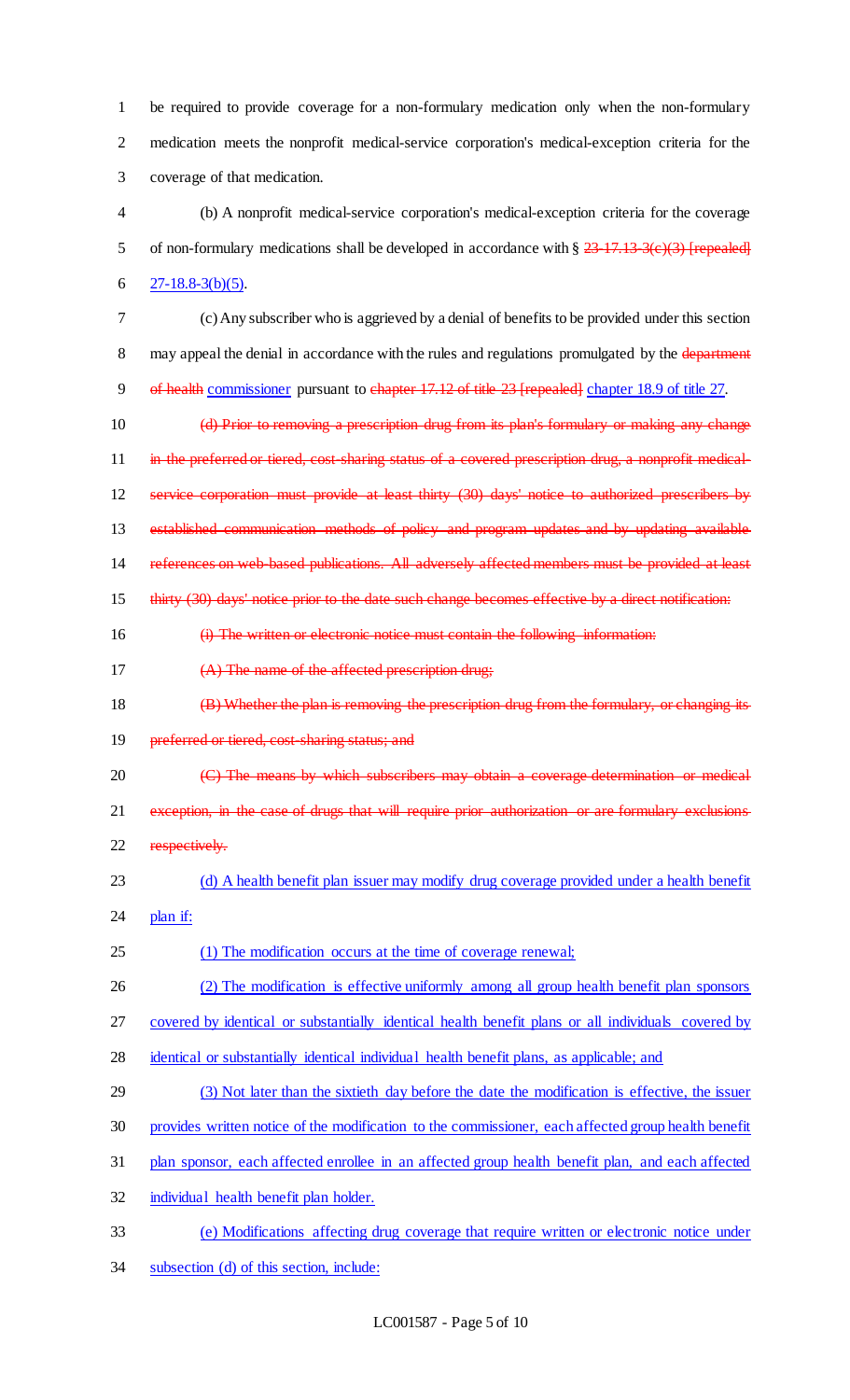(1) Removing a drug from a formulary; (2) Adding a requirement that an enrollee receive prior authorization for a drug; (3) Imposing or altering a quantity limit for a drug; (4) Imposing a step-therapy restriction for a drug; and (5) Moving a drug to a higher cost-sharing tier unless a generic drug alternative to the drug is available.  $7 \left( \frac{ii}{f} \right)$  A nonprofit medical-service corporation may immediately remove from its plan formularies covered prescription drugs deemed unsafe by the nonprofit medical-service corporation or the Food and Drug Administration, or removed from the market by their manufacturer, without meeting the requirements of this section.

 SECTION 4. Section 27-20.1-15 of the General Laws in Chapter 27-20.1 entitled "Nonprofit Dental Service Corporations" is hereby amended to read as follows:

## **27-20.1-15. Drug coverage.**

 (a) Any nonprofit dental-service corporation that utilizes a formulary of medications for which coverage is provided under an individual or group plan master contract shall require any physician or other person authorized by the department of health to prescribe medication to prescribe from the formulary. A physician or other person authorized by the department of health to prescribe medication shall be allowed to prescribe medications previously on, or not on, the nonprofit dental-service corporation's formulary if he or she believes that the prescription of the non-formulary medication is medically necessary. A nonprofit dental-service corporation shall be required to provide coverage for a non-formulary medication only when the non-formulary medication meets the nonprofit dental-service corporation's medical-exception criteria for the coverage of that medication.

 (b) A nonprofit dental-service corporation's medical-exception criteria for the coverage of 25 non-formulary medications shall be developed in accordance with  $\S 23-17.13-3(e)(3)$  [repealed] 26 27-18.8-3(b)(5).

 (c) Any subscriber who is aggrieved by a denial of benefits to be provided under this section may appeal the denial in accordance with the rules and regulations promulgated by the 29 commissioner pursuant to chapter 17.12 of title 23 [repealed] chapter 18.9 of title 27.

30 (d) Prior to removing a prescription drug from its plan's formulary or making any change 31 in the preferred or tiered, cost-sharing status of a covered prescription drug, a nonprofit dental- service corporation must provide at least thirty (30) days' notice to authorized prescribers by established communication methods of policy and program updates and by updating available 34 references on web-based publications. All adversely affected members must be provided at least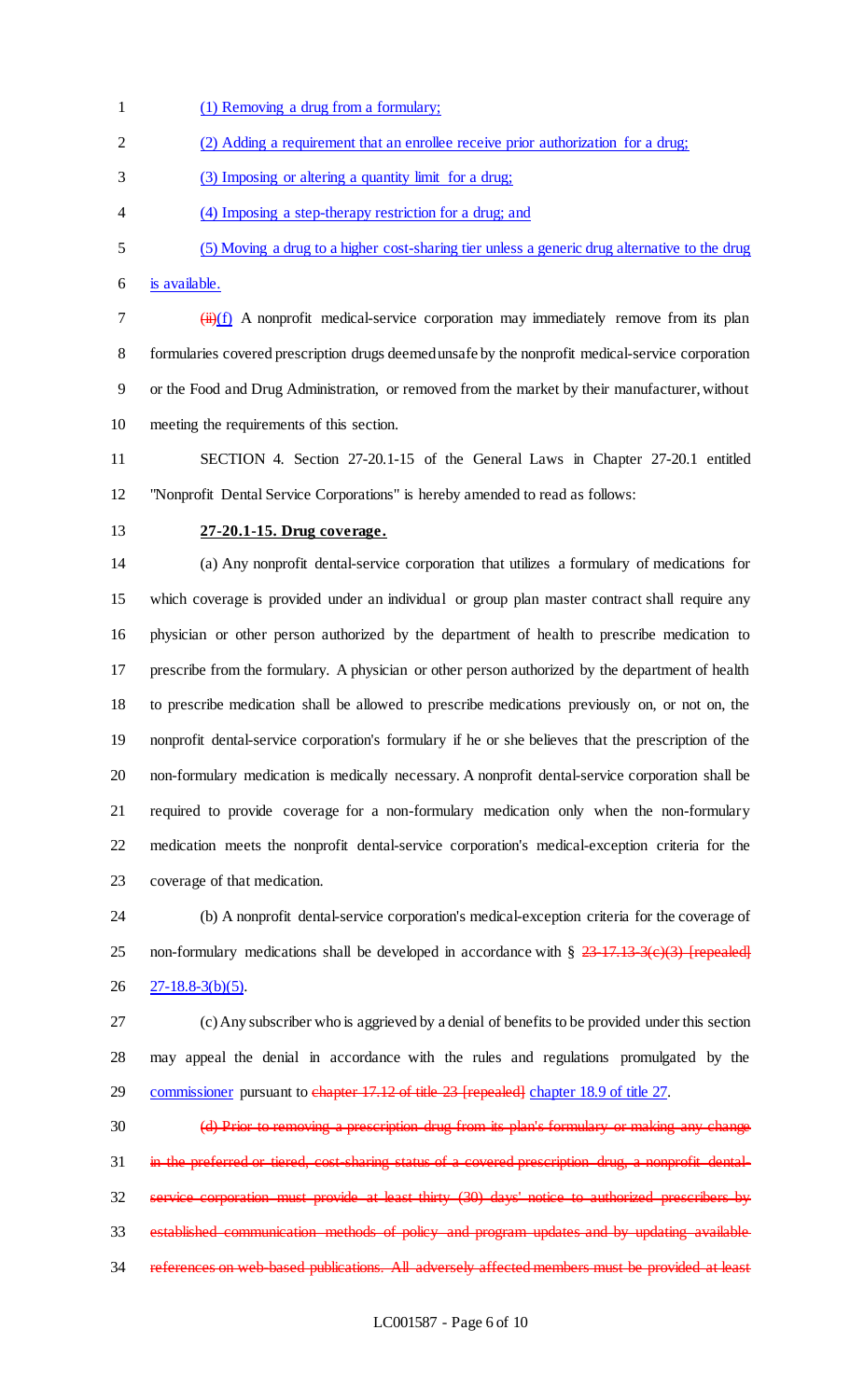| 1  | thirty (30) days' notice prior to the date such change becomes effective by a direct notification:                |
|----|-------------------------------------------------------------------------------------------------------------------|
| 2  | (i) The written or electronic notice must contain the following information:                                      |
| 3  | (A) The name of the affected prescription drug;                                                                   |
| 4  | (B) Whether the plan is removing the prescription drug from the formulary, or changing its                        |
| 5  | preferred or tiered, cost-sharing status; and                                                                     |
| 6  | (C) The means by which subscribers may obtain a coverage determination or medical                                 |
| 7  | exception, in the case of drugs that will require prior authorization or are formulary exclusions                 |
| 8  | respectively.                                                                                                     |
| 9  | (d) A health benefit plan issuer may modify drug coverage provided under a health benefit                         |
| 10 | plan if:                                                                                                          |
| 11 | (1) The modification occurs at the time of coverage renewal;                                                      |
| 12 | (2) The modification is effective uniformly among all group health benefit plan sponsors                          |
| 13 | covered by identical or substantially identical health benefit plans or all individuals covered by                |
| 14 | identical or substantially identical individual health benefit plans, as applicable; and                          |
| 15 | (3) Not later than the sixtieth day before the date the modification is effective, the issuer                     |
| 16 | provides written notice of the modification to the commissioner, each affected group health benefit               |
| 17 | plan sponsor, each affected enrollee in an affected group health benefit plan, and each affected                  |
| 18 | individual health benefit plan holder.                                                                            |
| 19 | (e) Modifications affecting drug coverage that require written or electronic notice under                         |
| 20 | subsection (d) of this section, include:                                                                          |
| 21 | (1) Removing a drug from a formulary;                                                                             |
| 22 | (2) Adding a requirement that an enrollee receive prior authorization for a drug;                                 |
| 23 | (3) Imposing or altering a quantity limit for a drug;                                                             |
| 24 | (4) Imposing a step-therapy restriction for a drug; and                                                           |
| 25 | (5) Moving a drug to a higher cost-sharing tier unless a generic drug alternative to the drug                     |
| 26 | is available.                                                                                                     |
| 27 | $\frac{(\ddot{H})(f)}{(\ddot{H})(f)}$ A nonprofit dental-service corporation may immediately remove from its plan |
| 28 | formularies covered prescription drugs deemed unsafe by the nonprofit dental-service corporation                  |
| 29 | or the Food and Drug Administration, or removed from the market by their manufacturer, without                    |
| 30 | meeting the requirements of this section.                                                                         |
| 31 | SECTION 5. Section 27-41-51 of the General Laws in Chapter 27-41 entitled "Health"                                |
| 32 | Maintenance Organizations" is hereby amended to read as follows:                                                  |
| 33 | 27-41-51. Drug coverage.                                                                                          |
| 34 | (a) Any health maintenance organization that utilizes a formulary of medications for which                        |
|    |                                                                                                                   |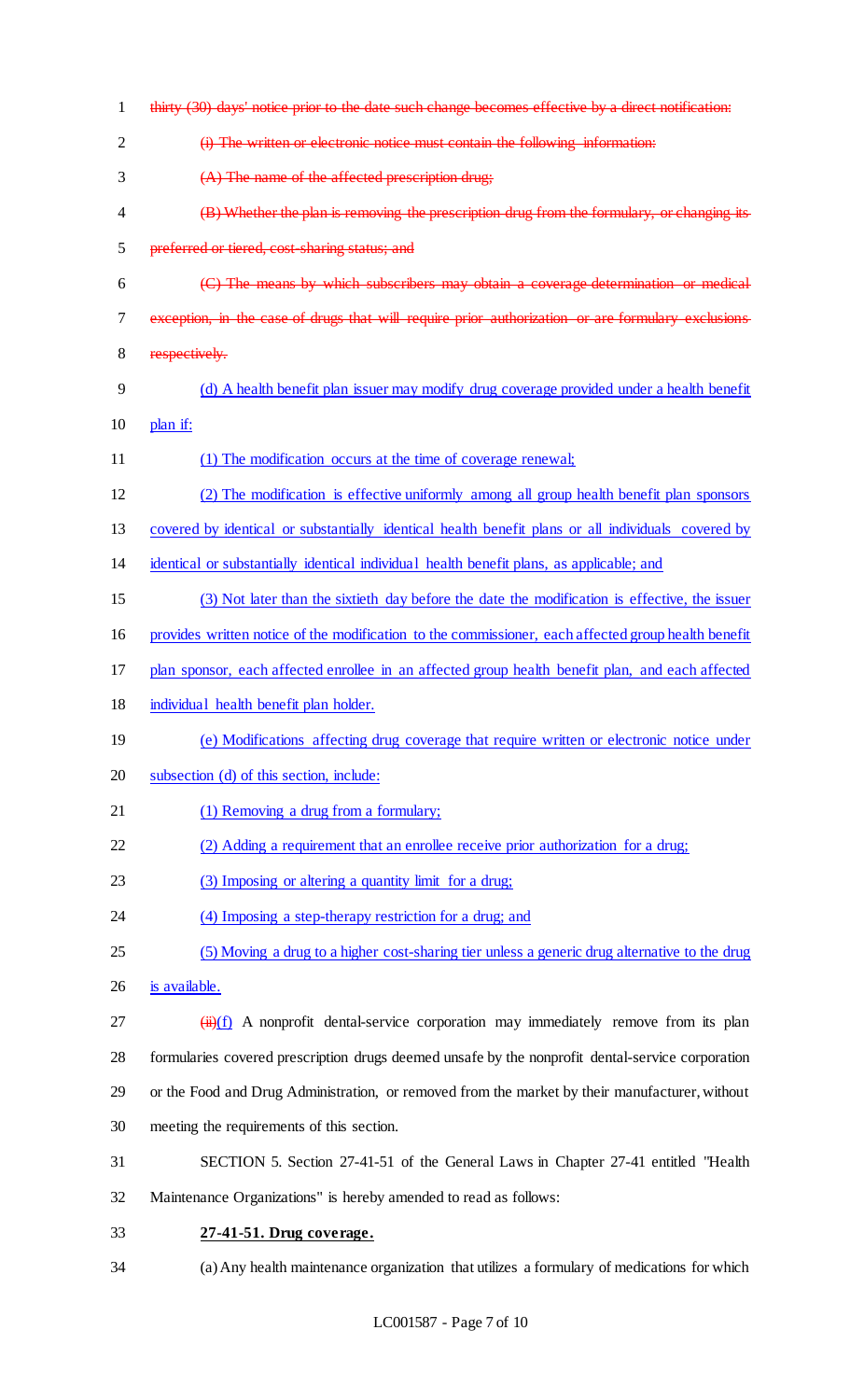coverage is provided under an individual or group plan master contract shall require any physician or other person authorized by the department of health to prescribe medication to prescribe from the formulary. A physician or other person authorized by the department of health to prescribe medication shall be allowed to prescribe medications previously on, or not on, the health maintenance organization's formulary if he or she believes that the prescription of non-formulary medication is medically necessary. A health maintenance organization shall be required to provide coverage for a non-formulary medication only when the non-formulary medication meets the health maintenance organization's medical-exception criteria for the coverage of that medication.

 (b) A health maintenance organization's medical-exception criteria for the coverage of non-10 formulary medications shall be developed in accordance with  $\S 23-17.13-3(e)(3)$  [repealed] 27-11  $18.8-3(b)(5)$ .

 (c) Any subscriber who is aggrieved by a denial of benefits to be provided under this section 13 may appeal the denial in accordance with the rules and regulations promulgated by the department 14 of health commissioner pursuant to chapter 17.12 of title 23 [repealed] chapter 18.9 of title 27.

 (d) Prior to removing a prescription drug from its plan's formulary or making any change 16 in the preferred or tiered, cost-sharing status of a covered prescription drug, a health maintenance organization must provide at least thirty (30) days' notice to authorized prescribers by established 18 communication methods of policy and program updates and by updating available references on web-based publications. All adversely affected members must be provided at least thirty (30) days' 20 notice prior to the date such change becomes effective by a direct notification:

21 (i) The written or electronic notice must contain the following information:

22  $(A)$  The name of the affected prescription drug;

**(B)** Whether the plan is removing the prescription drug from the formulary, or changing its 24 preferred or tiered, cost-sharing status; and

 (C) The means by which subscribers may obtain a coverage determination or medical exception, in the case of drugs that will require prior authorization or are formulary exclusions 27 respectively.

## (d) A health benefit plan issuer may modify drug coverage provided under a health benefit

- plan if:
- (1) The modification occurs at the time of coverage renewal;
- (2) The modification is effective uniformly among all group health benefit plan sponsors
- covered by identical or substantially identical health benefit plans or all individuals covered by
- identical or substantially identical individual health benefit plans, as applicable; and
- (3) Not later than the sixtieth day before the date the modification is effective, the issuer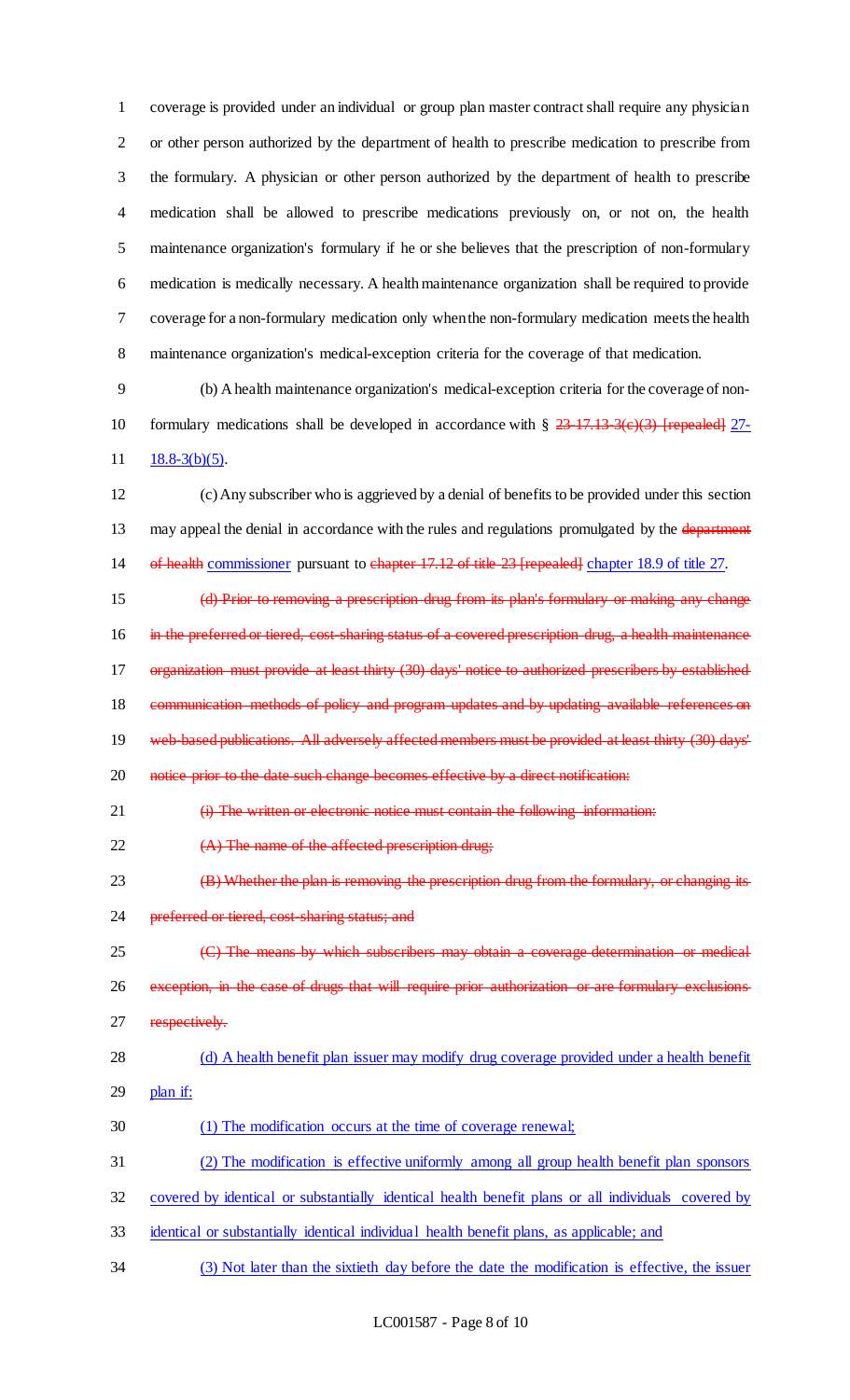- provides written notice of the modification to the commissioner, each affected group health benefit
- 2 plan sponsor, each affected enrollee in an affected group health benefit plan, and each affected
- individual health benefit plan holder.
- (e) Modifications affecting drug coverage that require written or electronic notice under
- subsection (d) of this section, include:
- (1) Removing a drug from a formulary;
- (2) Adding a requirement that an enrollee receive prior authorization for a drug;
- (3) Imposing or altering a quantity limit for a drug;
- (4) Imposing a step-therapy restriction for a drug; and
- (5) Moving a drug to a higher cost-sharing tier unless a generic drug alternative to the drug
- 11 is available.
- 12  $(ii)(f)$  A health maintenance organization may immediately remove from its plan formularies covered prescription drugs deemed unsafe by the health maintenance organization or the Food and Drug Administration, or removed from the market by their manufacturer, without meeting the requirements of this section. SECTION 6. This act shall take effect upon passage.

#### ======== LC001587 ========